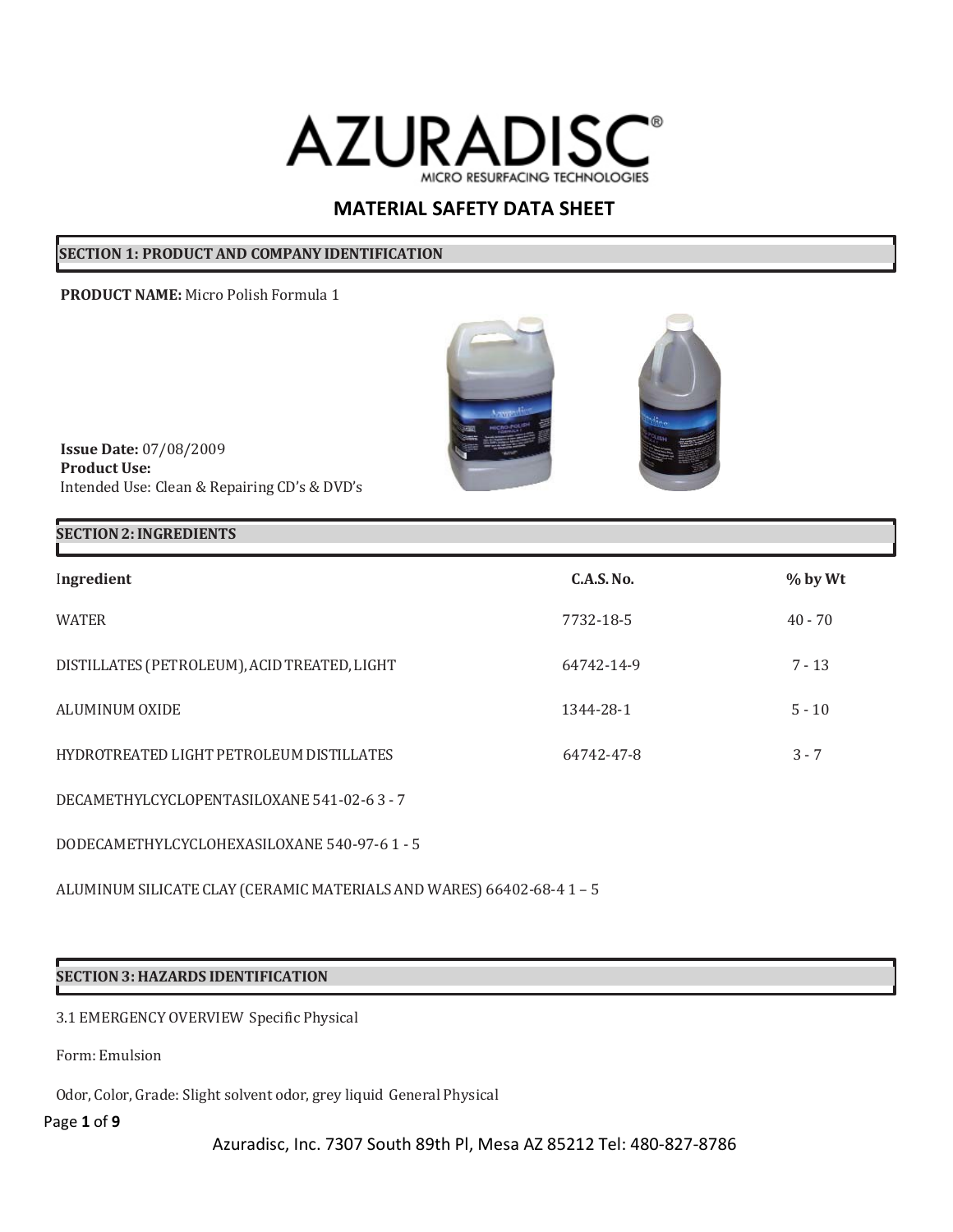

Form: Liquid

Immediate health, physical, and environmental hazards:

Combustible liquid and vapor. Closed containers exposed to heat from fire may build pressure and explode. Vapors may travel long distances along the ground or floor to an ignition source and flash back. May cause target organ effects.

### **3.2 POTENTIALHEALTHEFFECTS**

### **Eye Contact:**

Moderate Eye Irritation: Signs/symptoms may include redness, swelling, pain, tearing, and blurred or hazy vision.

### **Skin Contact:**

Moderate Skin Irritation: Signs/symptoms may include localized redness, swelling, itching, and dryness.

#### **Inhalation:**

Respiratory Tract Irritation: Signs/symptoms may include cough, sneezing, nasal discharge, headache, hoarseness, and nose and throat pain.

Prolonged or repeated exposure may cause:

Pneumoconiosis: Sign/symptoms may include persistent cough, breathlessness, chest pain, increased amounts of sputum, and changes in lung function tests.

May be absorbed following inhalation and cause target organ effects.

#### **Ingestion:**

Gastrointestinal Irritation: Signs/symptoms may include abdominal pain, stomach upset, nausea, vomiting and diarrhea. May be absorbed following ingestion and cause target organ effects.

#### **Target Organ Effects:**

Central Nervous System (CNS) Depression: Signs/symptoms may include headache, dizziness, drowsiness, incoordination, nausea,

Slowed reaction time, slurred speech, giddiness, and unconsciousness.

## **SECTION 4: FIRSTAID MEASURES**

## **4.1 FIRSTAID PROCEDURES**

The following first aid recommendations are based on an assumption that appropriate personal and industrial hygiene practices are followed.

**Eye Contact:** Flush eyes with large amounts of water. If signs/symptoms persist, get medical attention.

Page **2** of **9**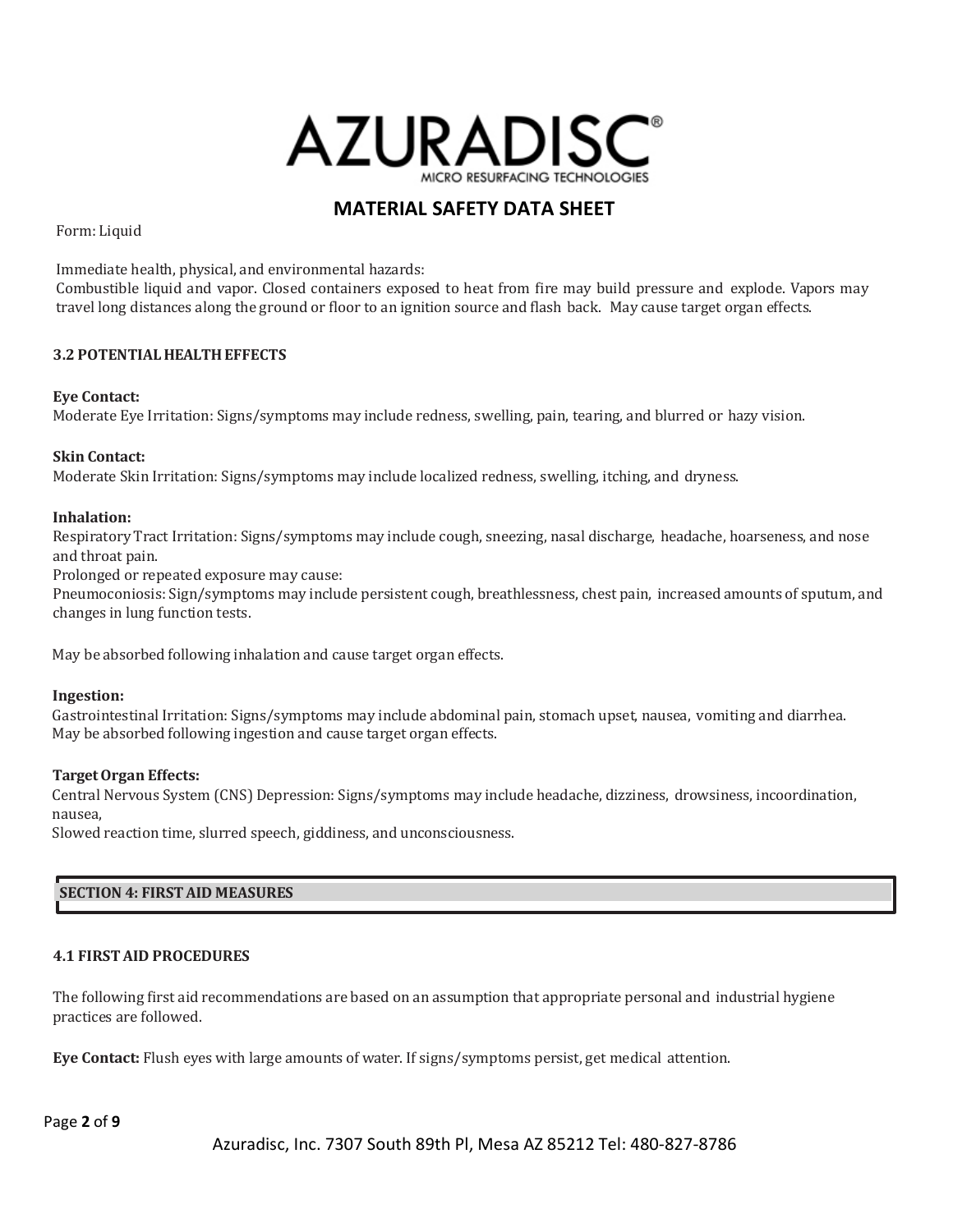

**Skin Contact:** Remove contaminated clothing and shoes. Immediately flush skin with large amounts of water. Get medical attention. Wash contaminated clothing and clean shoes before reuse.

**Inhalation:** Remove person to fresh air. If signs/symptoms develop, get medical attention. If Swallowed: Do not induce vomiting unless instructed to do so by medical personnel. Give victim two glasses of water. Never give anything by mouth to an unconscious person. Get medical attention.

## SECTION 5: FIRE FIGHTING MEASURES

## 5.1 **FLAMMABLE PROPERTIES** Auto ignition

temperature No Data Available Flash Point 170 ºF [Test Method: Closed Cup] Flammable Limits - LELNo DataAvailable Flammable Limits - UELNo DataAvailable

#### **5.2 EXTINGUISHINGMEDIA**

Use fire extinguishers with class B extinguishing agents (e.g., dry chemical, carbon dioxide).

### **5.3 PROTECTIONOF FIREFIGHTERS**

Special Fire Fighting Procedures: Water may not effectively extinguish fire; however, it should be used to keep fireexposed containers and surfaces cool and prevent explosive rupture. Wear full protective equipment (Bunker Gear) and a self-contained breathing apparatus (SCBA).

Unusual Fire and Explosion Hazards: Combustible liquid and vapor. Closed containers exposed to heat from fire may build pressure and explode. Vapors may travel long distances along the ground or floor to an ignition source and flash back. Note: See STABILITY AND REACTIVITY (SECTION 10) for hazardous combustion and thermal decomposition information.

## SECTION 6: ACCIDENTAL RELEASE MEASURES

Accidental Release Measures: Observe precautions from other sections. CallAZURADISC

(480-827-8786) for more information on handling and managing the spill. Ventilate the area with fresh air. For large spill, or spills in confined spaces, provide mechanical ventilation to disperse or exhaust vapors, in accordance with good industrial hygiene practice. Warning!A motor could be an ignition source and could cause flammable gases or vapors in the spill area to burn or explode. Contain spill. For larger spills, cover drains and build dikes to prevent entry into sewer systems or bodies of water. Working from around the edges of the spill inward, cover with bentonite, vermiculite, or commercially available inorganic absorbent material. Mix in sufficient absorbent until it appears dry. Collect as much of the spilled material as possible. Clean up residue with detergent and water. Collect the resulting residue containing solution. Place in a closed container approved for transportation by appropriate authorities. Dispose of collected material as soon as possible.

In the event of a release of this material, the user should determine if the release qualifies as reportable according to local, state, and federal regulations.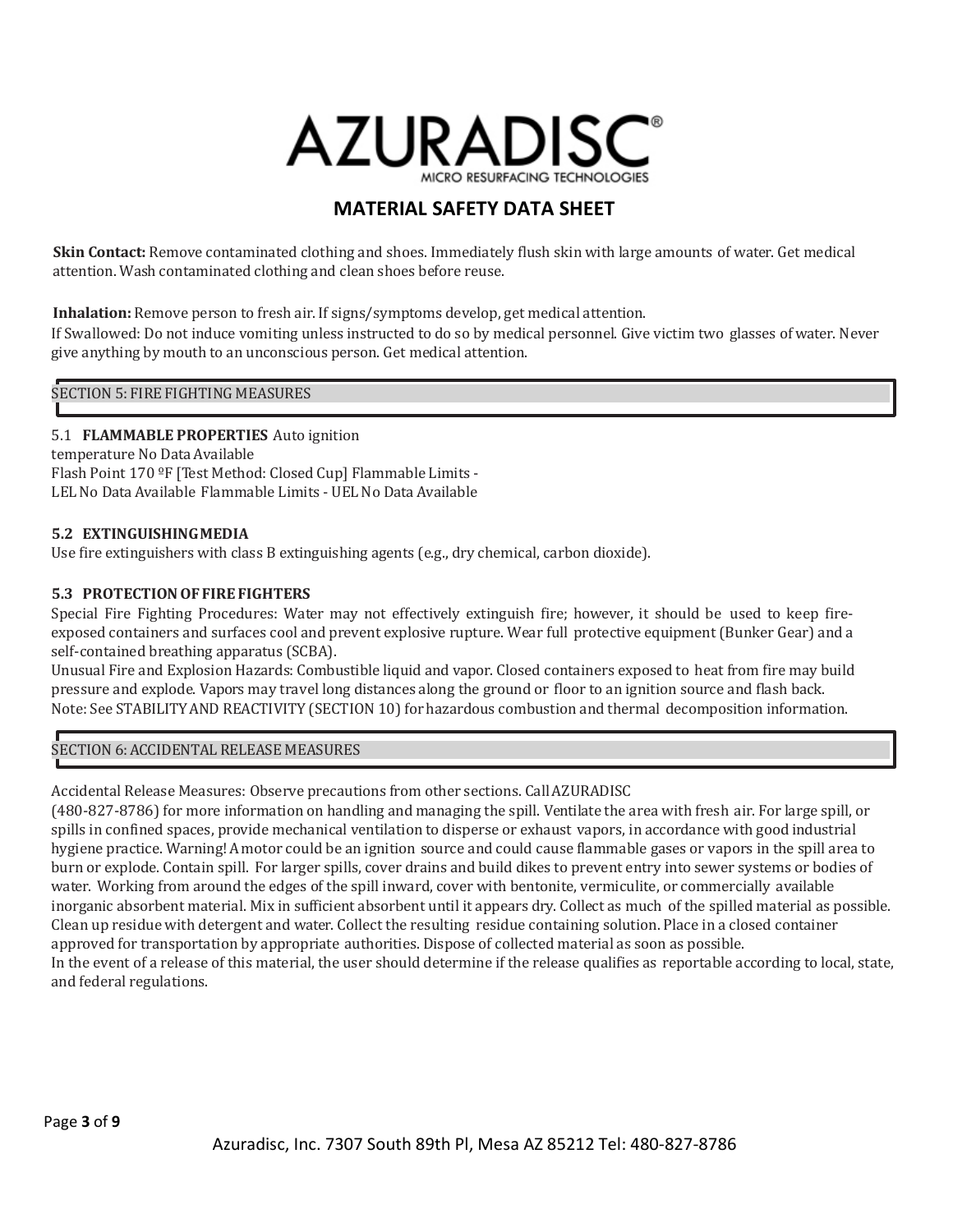

## SECTION 7: HANDLING AND STORAGE

## **7.1 HANDLING**

Do not eat, drink or smoke when using this product. Wash exposed areas thoroughly with soap and water. Keep away from heat, sparks, open flame, pilot lights and other sources of ignition.Avoid breathing of vapors, mists or spray. Keep out of the reach of children.Avoid contact with oxidizing agents. Use general dilution ventilation and/or local exhaust ventilation to control airborne exposures to below Occupational Exposure Limits. If ventilation is not adequate, use respiratory protection equipment.

### **7.2STORAGE**

Store away from acids. Store away from heat. Store out of direct sunlight. Store away from oxidizing agents.

#### **SECTION 8:** EXPOSURE CONTROLS/PERSONALPROTECTION

#### **8.1 ENGINEERINGCONTROLS**

Use with appropriate local exhaust ventilation. Use in a well-ventilated area.

## **8.2 PERSONALPROTECTIVEEQUIPMENT(PPE)**

**8.2.1 Eye/FaceProtection**

Avoid eye contact.

The following eye protection(s) are recommended: Safety Glasses with side shields, Indirect Vented Goggles.

### **8.2.2 SkinProtection**

#### Avoid skin contact.

Select and use gloves and/or protective clothing to prevent skin contact based on the results of an exposure assessment. Consult with

Your glove and/or protective clothing manufacturer for selection of appropriate compatible materials. Gloves made from the following material(s) are recommended: Nitrile Rubber.

#### **8.2.3 RespiratoryProtection**

Avoid breathing of vapors, mists or spray.

Select one of the following NIOSH approved respirators based on airborne concentration of contaminants and in accordance with OSHA regulations: Half face piece or full-face air-purifying respirator with organic vapor cartridges and P100 particulate pre filters.

#### **8.2.4 Preventionof Swallowing**

Do not eat, drink or smoke when using this product. Wash exposed areas thoroughly with soap and water. Do not ingest.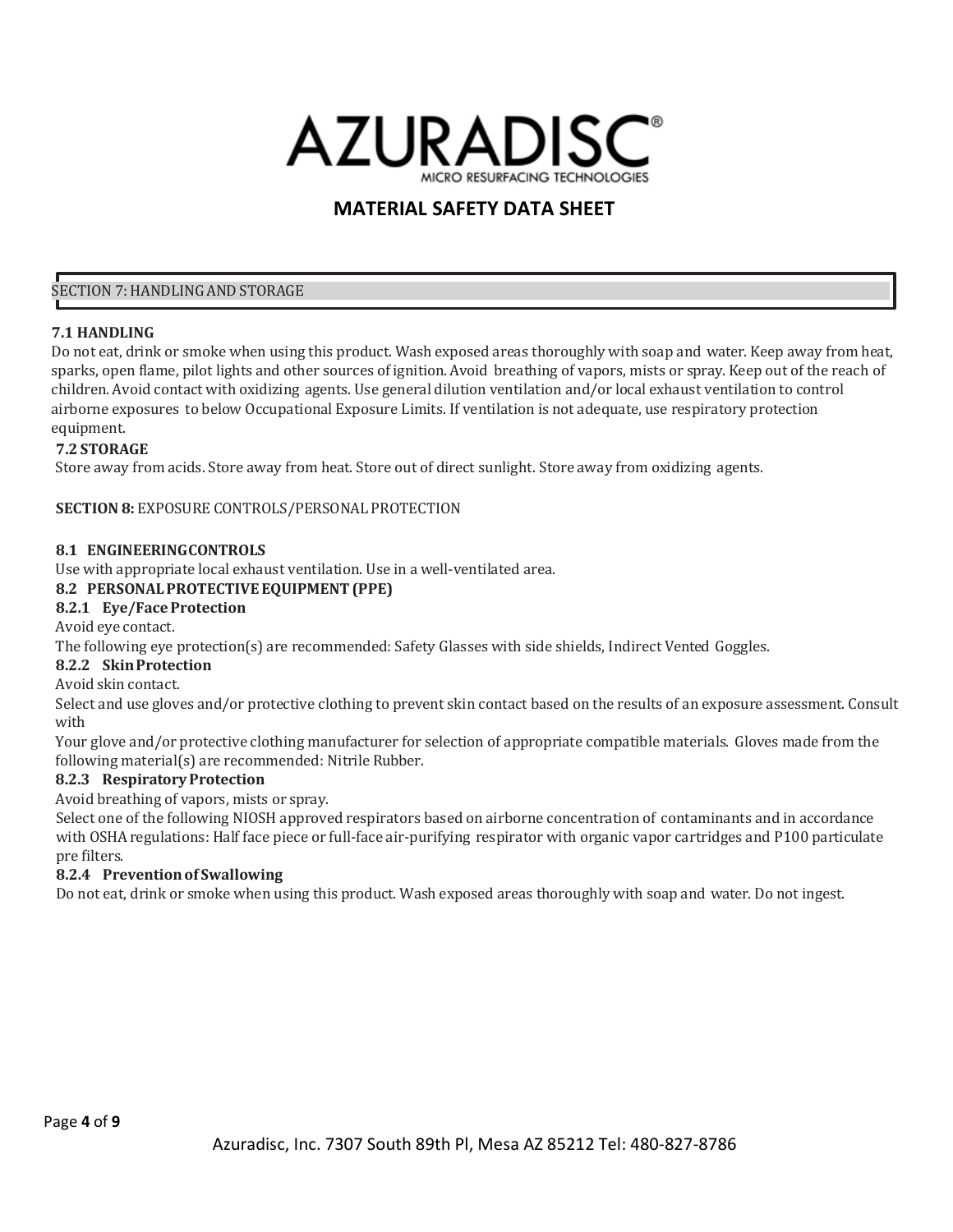

| Ingredient                        | <b>Authority</b> | <b>Type</b>                 | Limit                 | <b>Additional Information</b> |
|-----------------------------------|------------------|-----------------------------|-----------------------|-------------------------------|
| ALUMINUM OXIDE                    | ACGIH            | TWA, particulate            | $10 \,\mathrm{mg/m3}$ | Table A4                      |
|                                   |                  | matter, $< 1\%$             |                       |                               |
|                                   |                  | crystalline silica          |                       |                               |
| ALUMINUM OXIDE                    | CMRG             | TWA                         | 1 fiber/cc            |                               |
| ALUMINUM OXIDE                    | <b>OSHA</b>      | TWA, Respirable             | $5 \text{ mg/m}$      | Table Z-1                     |
| ALUMINUM OXIDE                    | <b>OSHA</b>      | TWA, Vacated, as 10 mg/m3   |                       |                               |
|                                   |                  | dust                        |                       |                               |
| ALUMINUM OXIDE                    | <b>OSHA</b>      | TWA, as total dust 15 mg/m3 |                       | Table Z-1                     |
| DECAMETHYLCYCLOPENTASILOXANE CMRG |                  | TWA                         | $10$ ppm              |                               |
| HYDROTREATED LIGHT PETROLEUM CMRG |                  | TWA                         | $300$ ppm             |                               |
| <b>DISTILLATES</b>                |                  |                             |                       |                               |
| OIL MIST, MINERAL                 | <b>ACGIH</b>     | TWA, as mist                | $5 \text{ mg/m}$      |                               |
| OIL MIST, MINERAL                 | ACGIH            | STEL, as mist               | $10 \text{ mg/m}$     |                               |
| OIL MIST, MINERAL                 | <b>OSHA</b>      | TWA, as mist                | $5 \text{ mg/m}$      | Table Z-1                     |
| $\mathbf{v}$                      | TI LEDELT        |                             |                       |                               |

VAC Vacated PEL: Vacated Permissible Exposure Limits [PEL] are enforced as the OSHAPEL in some states. Check with your local regulatory agency.

SOURCE OF EXPOSURE LIMIT DATA:

**8.3 EXPOSUREGUIDELINES**

ACGIH: American Conference of Governmental Industrial Hygienists CMRG: Chemical

Manufacturer Recommended Guideline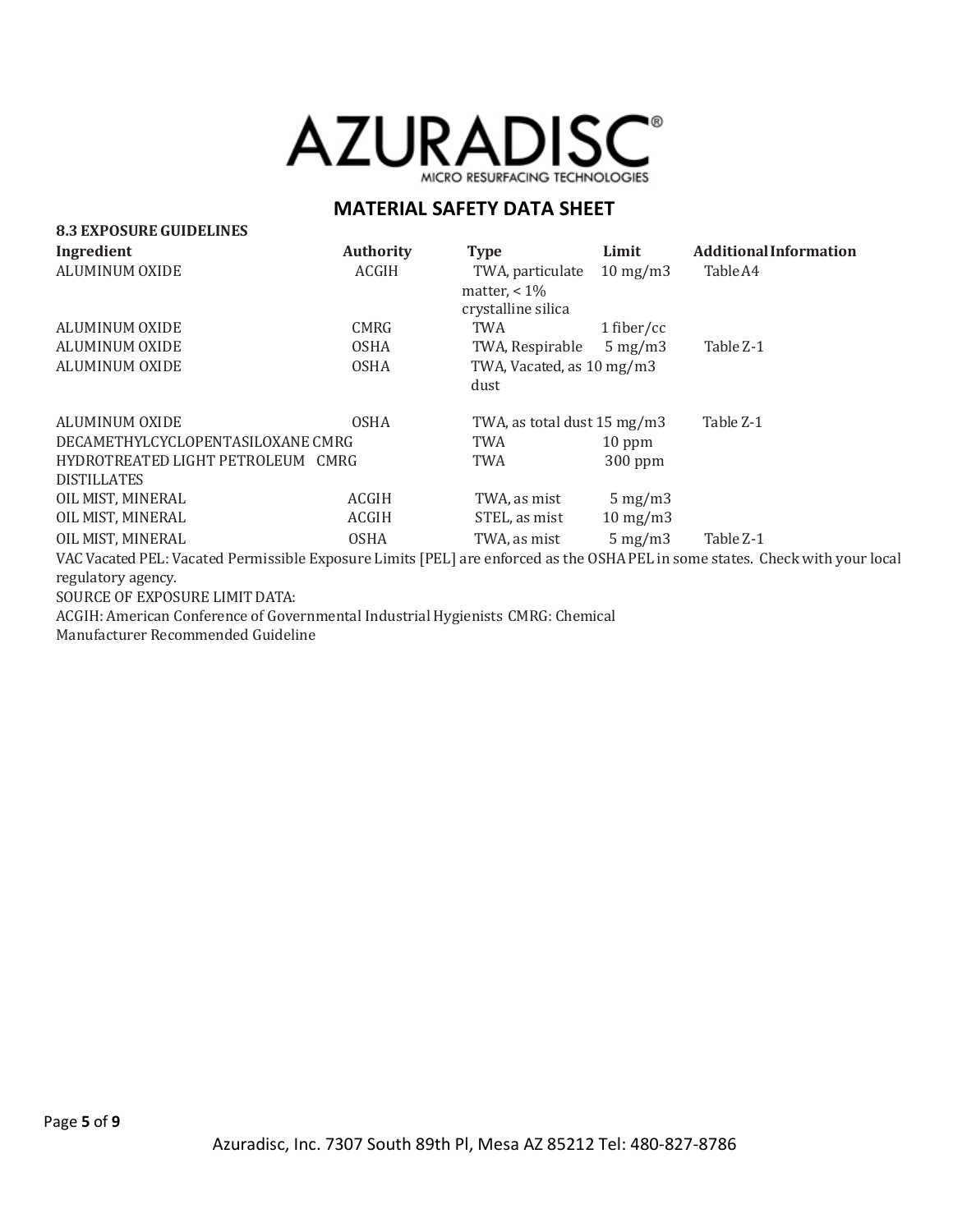

OSHA: Occupational Safety and Health Administration AIHA:American Industrial HygieneAssociation Workplace Environmental Exposure Level (WEEL) SECTION 9: PHYSICALAND

### CHEMICALPROPERTIES

Specific Physical Form: Emulsion Odor, Color, Grade: Slight solvent odor, grey liquid General Physical Form: Liquid Auto ignition temperature No Data Available Flash Point 170 ºF [Test Method: Closed Cup] Flammable Limits - LEL No DataAvailable Flammable Limits - UELNo DataAvailable Boiling point 375 ºF Density 8.12 lb/gal Vapor Density No DataAvailable Vapor

Pressure No Data Available

Specific Gravity 0.96 [Ref Std: WATER=1] pH 7.5 - 8.5 Melting point NotApplicable

Solubility in Water Negligible HazardousAir Pollutants 0.00072 lb HAPS/gal Volatile Organic Compounds 14.66 % [Test Method: calculated SCAQMD rule 443.1] [Details: excluding exempt compounds]

Volatile Organic Compounds 140.95 g/l [Test Method: calculated SCAQMD rule 443.1] [Details: excluding exempt compounds]

VOC Less H2O & Exempt Solvents 396.31 g/l [Test Method: calculated SCAQMD rule 443.1] Viscosity 8000 - 14000 centipoise

## SECTION 10: STABILITY AND REACTIVITY

Stability: Stable.

Materials and Conditions to Avoid: None known Hazardous Polymerization: Hazardous polymerization will not occur. Hazardous Decomposition or By-Products Substance Condition Formaldehyde during combustion Carbon monoxide During Combustion Carbon dioxide During Combustion Oxides of Nitrogen during Combustion

**SECTION 11:TOXICOLOGICAL INFORMATION**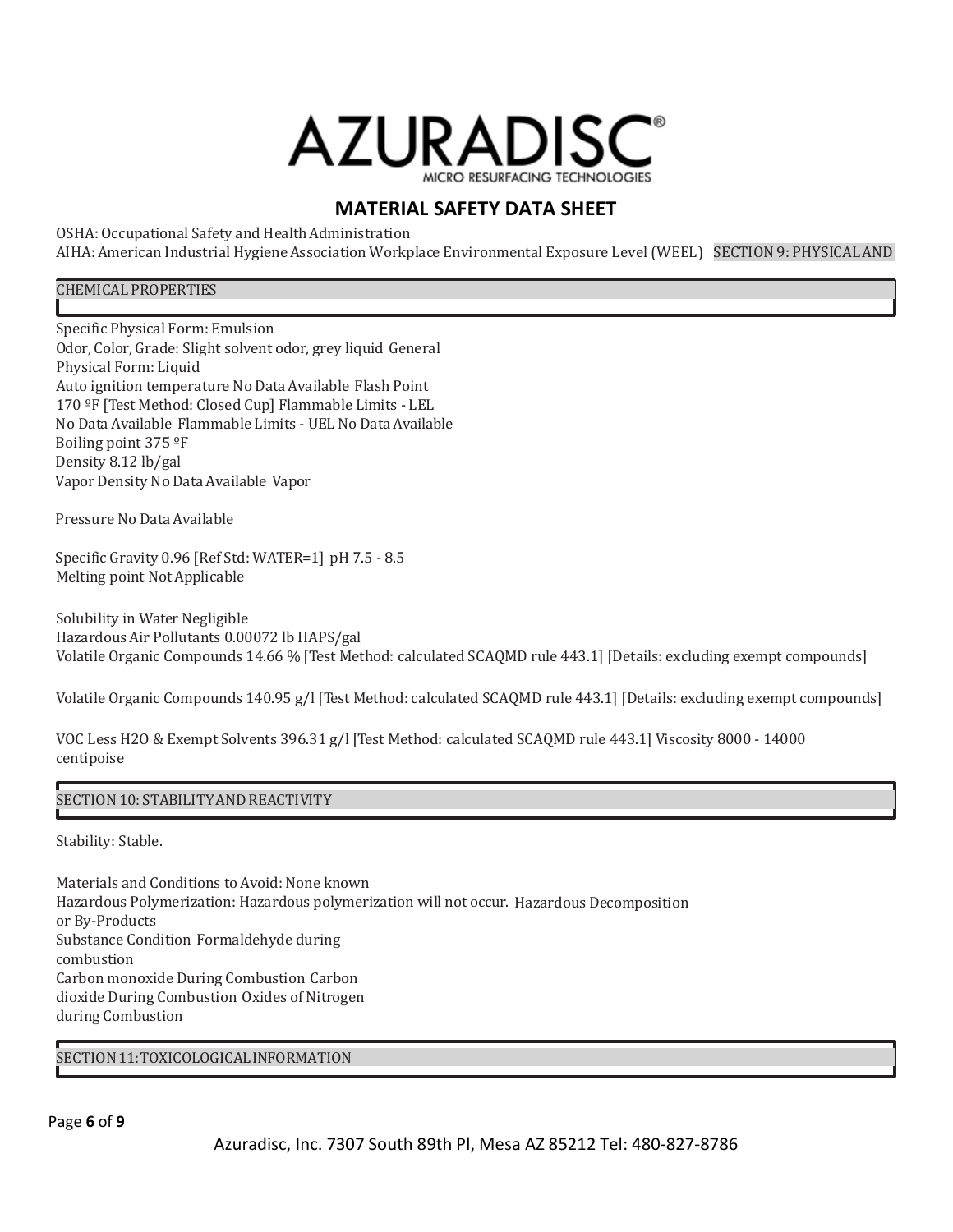

Please contact the address listed on the first page of the MSDS for Toxicological Information on this material and/or its components.

#### **SECTION12: ECOLOGICALINFORMATION**

#### **ECOTOXICOLOGICALINFORMATION**

Not determined.

CHEMICALFATEINFORMATION Not determined.

#### **SECTION13: DISPOSALCONSIDERATIONS**

**Waste Disposal Method:** Incinerate in an industrial or commercial facility.As a disposal alternative, dispose of waste product in a

Facility permitted to accept chemical waste.

#### **EPAHazardous Waste Number (RCRA):** Not regulated

Since regulations vary, consult applicable regulations or authorities before disposal.

#### **SECTION 14: TRANSPORT INFORMATION**

#### **ID Number(s):**

60-4100-0962-9, 60-4100-0973-6, 60-4400-9509-3, 60-4400-9520-0 Please contact the emergency numbers listed on the first page of the MSDS for Transportation in- formation for this material.

#### SECTION 15: REGULATORYINFORMATION

### **US FEDERALREGULATIONS**

ContactAzuradisc for more information.

#### **311/312 Hazard Categories:**

Fire Hazard - Yes Pressure Hazard - No Reactivity Hazard - No Immediate Hazard - YesDelayed Hazard - No

#### **STATEREGULATIONS**

ContactAzuradisc for more information.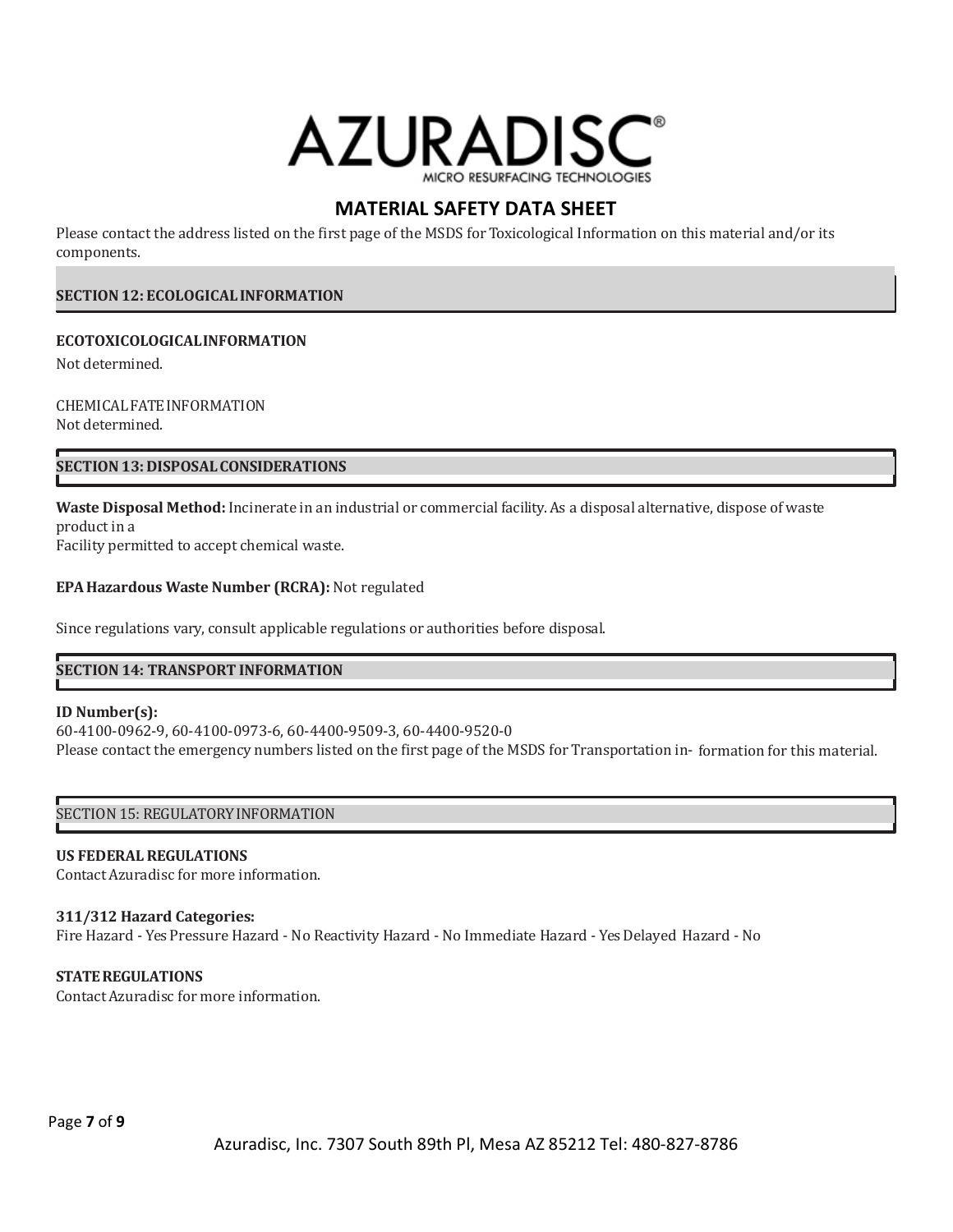

#### **CHEMICALINVENTORIES**

The components of this product are in compliance with the chemical notification requirements of TSCA. All applicable chemical ingredients in this material are listed on the European Inventory of Existing Chemical Substances (EINECS),

or are exempt polymers whose monomers are listed on EINECS. Contact Azuradisc for more information.

### INTERNATIONALREGULATIONS

ContactAzuradisc for more information. This MSDS has been prepared to meet the U.S. OSHAHazard Communication Standard, 29 CFR 1910.1200.

### **SECTION 16: OTHERINFORMATION**

## **NFPAHazard Classification Health: 1 Flammability: 2 Reactivity: 0 Special Hazards: None**

National Fire Protection Association (NFPA) hazard ratings are designed for use by emergency response personnel to address the hazards that are

Presented by short-term, acute exposure to a material under conditions of fire, spill, or similar emergencies. Hazard ratings are primarily based on the

Inherent physical and toxic properties of the material but also include the toxic properties of combustion or decomposition products that are known to

Be generated in significant quantities.

## **HMIS Hazard Classification Health: 1 Flammability: 1 Reactivity: 0 Protection: X - See PPE section.**

Hazardous Material Identification System (HMIS(r)) hazard ratings are designed to inform employees of chemical hazards in the workplace. These Ratings are based on the inherent properties of the material under expected conditions of normal use and are not intended for use in emergency Situations. HMIS(r) ratings are to be used with a fully implemented  $HMIS(r)$  program. HMIS(r) is a registered mark of the National Paint and CoatingsAssociation (NPCA).